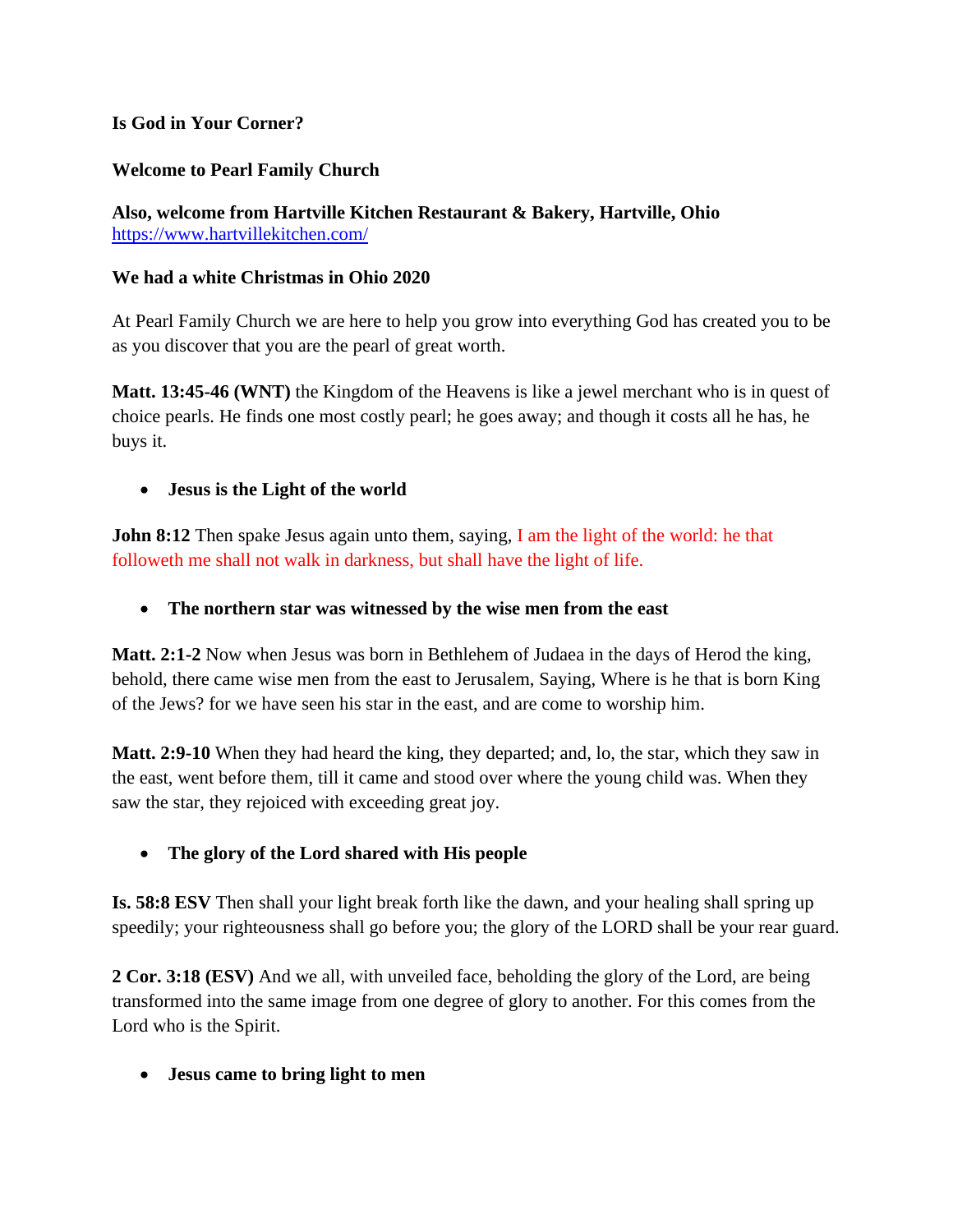**John 1:4** In him was life; and the life was the light of men.

**John 12:46** I am come a light into the world, that whosoever believeth on me should not abide in darkness.

### • **Jesus came to redeem mankind**

**Col. 1:12-15** Giving thanks unto the Father, which hath made us meet to be partakers of the inheritance of the saints in light: Who hath delivered us from the power of darkness, and hath translated *us* into the kingdom of his dear Son: In whom we have redemption through his blood, *even* the forgiveness of sins: Who is the image of the invisible God, the firstborn of every creature:

**Tit. 2:13-14** Looking for that blessed hope, and the glorious appearing of the great God and our Saviour Jesus Christ; Who gave himself for us, that he might redeem us from all iniquity, and purify unto himself a peculiar people, zealous of good works.

### **If you need prayer – hit the connect tab ["Connect](mailto:info@pearlfamilychurch.com) With Us"**

[https://mail.google.com/mail/u/0/?view=cm&fs=1&tf=1&source=mailto&to=info@pearlfamilyc](https://mail.google.com/mail/u/0/?view=cm&fs=1&tf=1&source=mailto&to=info@pearlfamilychurch.com) [hurch.com](https://mail.google.com/mail/u/0/?view=cm&fs=1&tf=1&source=mailto&to=info@pearlfamilychurch.com)

#### **Songs**

**GOD SO GOOD** - Dameon Aranda, David Wellman, Stacey Tyler, Stephen Cole ©2018 Life.Church Worship

**CHORUS 1**  Because of Your love Because of Your love for me

#### **VERSE 2**

This freedom purchased by the highest price This grace outweighing all my shame

#### **BRIDGE**

When you make a promise, Jesus, you keep it You are good So I'll praise Your name as long as I'm breathing You are good

**Everything to You** - [Life.Church Worship](https://www.google.com/search?sxsrf=ALeKk00poCVNiDfGvfStmEWJxLLW_J0XzQ:1608957651793&q=Life.Church+Worship&stick=H4sIAAAAAAAAAONgVuLVT9c3NEwyjy82rcwtWMQq7JOZlqrnnFFalJyhEJ5fVJyRWQAAHVz11CcAAAA&sa=X&ved=2ahUKEwilsqyq6urtAhVOnFkKHZvFCk0QMTAAegQIARAD) - Songwriters: Caitlin Snead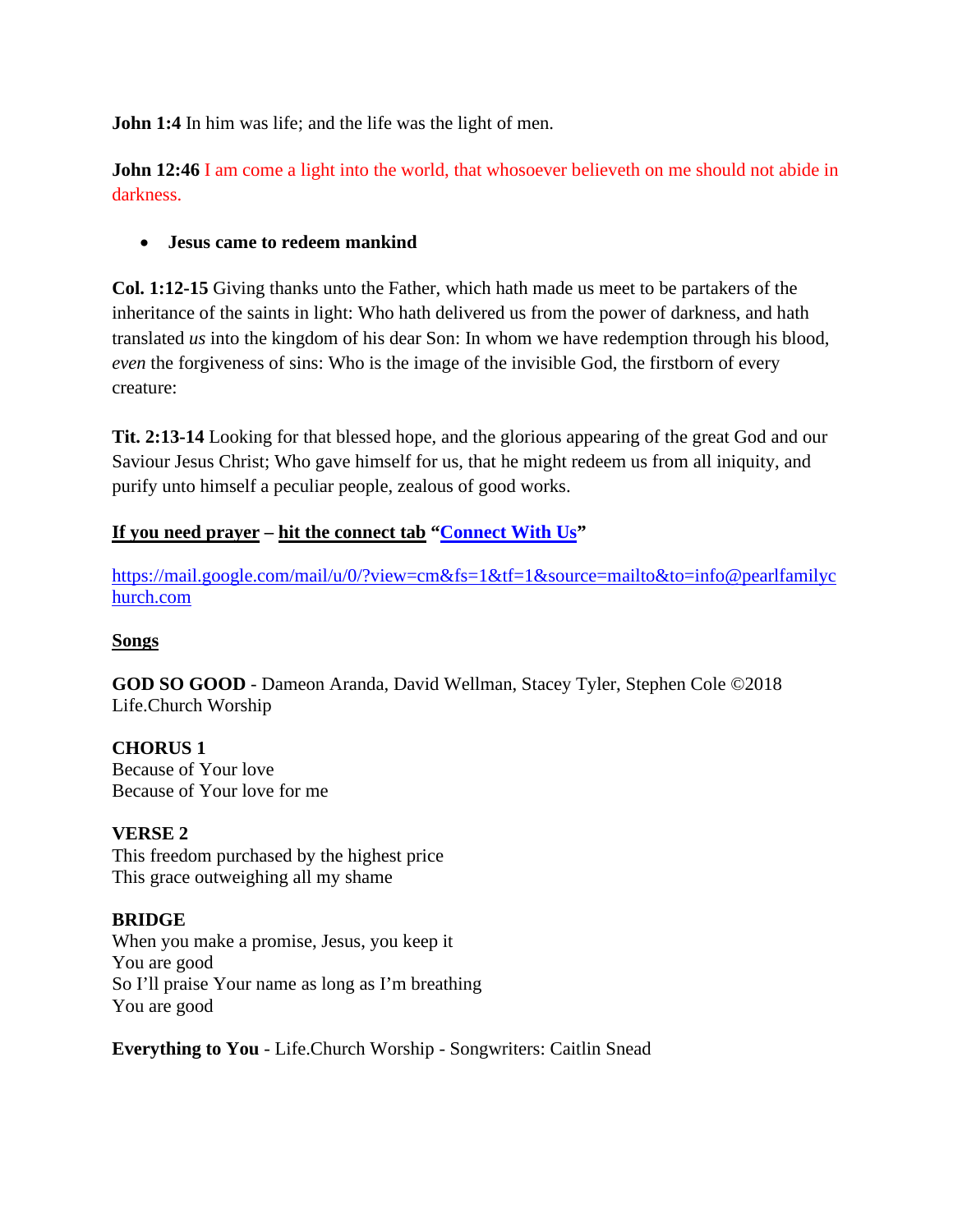You surround me; The Voice that calms the storm. I know you hear me calling out Your name. You've given me Your Grace, Your Love, Despite all of the things I've done and I will never be the same.

When I am falling, You're right beside me, You never leave me alone.

### **You Hold It All (Every Mountain)** – Newsboys [\(https://g.co/kgs/X3Jfzk\)](https://nam04.safelinks.protection.outlook.com/?url=https%3A%2F%2Fg.co%2Fkgs%2FX3Jfzk&data=04%7C01%7Cdanazarewicz%40liberty.edu%7C301cadba4d894fdced0a08d8ac5adf10%7Cbaf8218eb3024465a9934a39c97251b2%7C0%7C0%7C637448853584974692%7CUnknown%7CTWFpbGZsb3d8eyJWIjoiMC4wLjAwMDAiLCJQIjoiV2luMzIiLCJBTiI6Ik1haWwiLCJXVCI6Mn0%3D%7C1000&sdata=D9V2o8i57XWzzDQEB30MG%2Bmf7e8hUBXyhIjhnWboBww%3D&reserved=0)

In my weakness You're my victory In my sickness You surround me I believe that You hold it all You are my hope forever

### • **Now it's time to worship with our giving.**

### • **Tap the "Give" Tab – "Give Now"**

#### [https://www.paypal.com/donate/?hosted\\_button\\_id=VYA4NYNQF2FPW](https://www.paypal.com/donate/?hosted_button_id=VYA4NYNQF2FPW)

#### • **Our daily grace portion**

**John 1:17** For the law was given by Moses, *but* grace and truth came by Jesus Christ.

**2 Cor. 12:9** And he said unto me, My grace is sufficient for thee: for my strength is made perfect in weakness. Most gladly therefore will I rather glory in my infirmities, that the power of Christ may rest upon me.

**Lev. 27:30 (NIV)** A tithe of everything from the land, whether grain from the soil or fruit from the trees, belongs to the LORD; it is holy to the LORD.

**Prov. 16 -** The Bible by Jesus - Elmer Towns

- Make your plans in the integrity of your heart, But I direct each step you take.
- When you conquer your inner spirit, You will be like those who conquer a city.

#### • **Bring Encouragement to others:**

**Prov. 18 -** The Bible by Jesus - Elmer Towns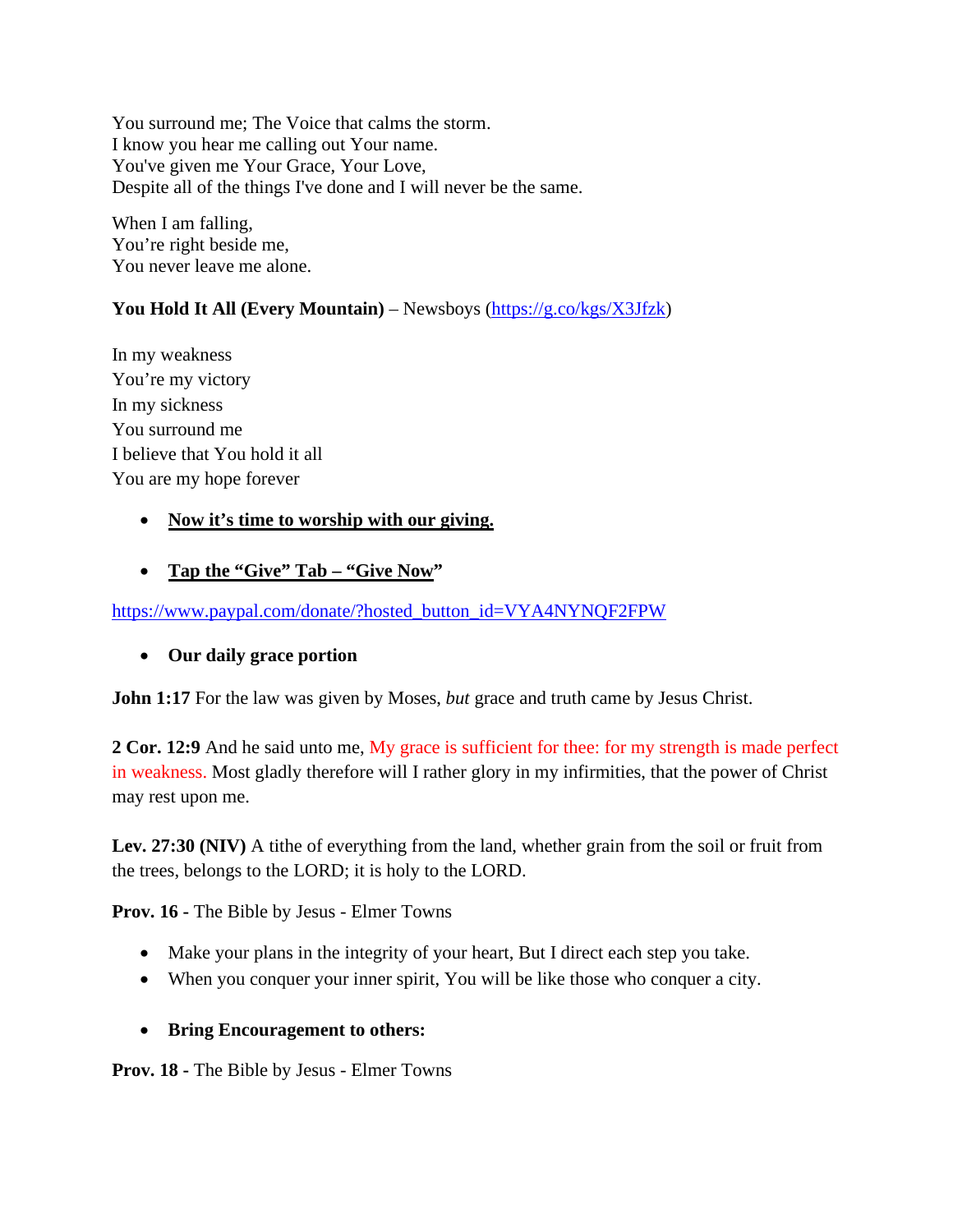- Let your words give the water of life, Flowing out to refresh everyone you encounter.
- But My name is a strong tower; You must run to Me for safety.

**James 1:17** Every good gift and every perfect gift is from above, and cometh down from the Father of lights, with whom is no variableness, neither shadow of turning.

**Deut. 28** – Blessing and cursing

**James 1:17** Every good gift and every perfect gift is from above, and cometh down from the Father of lights, with whom is no variableness, neither shadow of turning.

**John 10:10** The thief cometh not, but for to steal, and to kill, and to destroy: I am come that they might have life, and that they might have *it* more abundantly.

**James 1:17** Every good gift and every perfect gift is from above, and cometh down from the Father of lights, with whom is no variableness, neither shadow of turning.

### **Media ArchivesTab**:

<https://pearlfamilychurch.com/156-2/>

#### **Is God in Your Corner?**

**Prov. 9:10** The (*reverential*) fear of the LORD *is* the beginning of wisdom: and the knowledge of the holy *is* understanding.

**John 14:6** Jesus saith unto him, I am the way, the truth, and the life: no man cometh unto the Father, but by me.

**You Hold It All (Every Mountain)** – Newsboys [\(https://g.co/kgs/X3Jfzk\)](https://nam04.safelinks.protection.outlook.com/?url=https%3A%2F%2Fg.co%2Fkgs%2FX3Jfzk&data=04%7C01%7Cdanazarewicz%40liberty.edu%7C301cadba4d894fdced0a08d8ac5adf10%7Cbaf8218eb3024465a9934a39c97251b2%7C0%7C0%7C637448853584974692%7CUnknown%7CTWFpbGZsb3d8eyJWIjoiMC4wLjAwMDAiLCJQIjoiV2luMzIiLCJBTiI6Ik1haWwiLCJXVCI6Mn0%3D%7C1000&sdata=D9V2o8i57XWzzDQEB30MG%2Bmf7e8hUBXyhIjhnWboBww%3D&reserved=0)

### • **The Word of God is meant to be a literal application**

**Matt. 4:4** But he answered and said, It is written, Man shall not live by bread alone, but by every word that proceedeth out of the mouth of God.

*From the highest of mountains To the depths of the sea To the breath that we breathe In my weakness You're my victory In my sickness You surround me*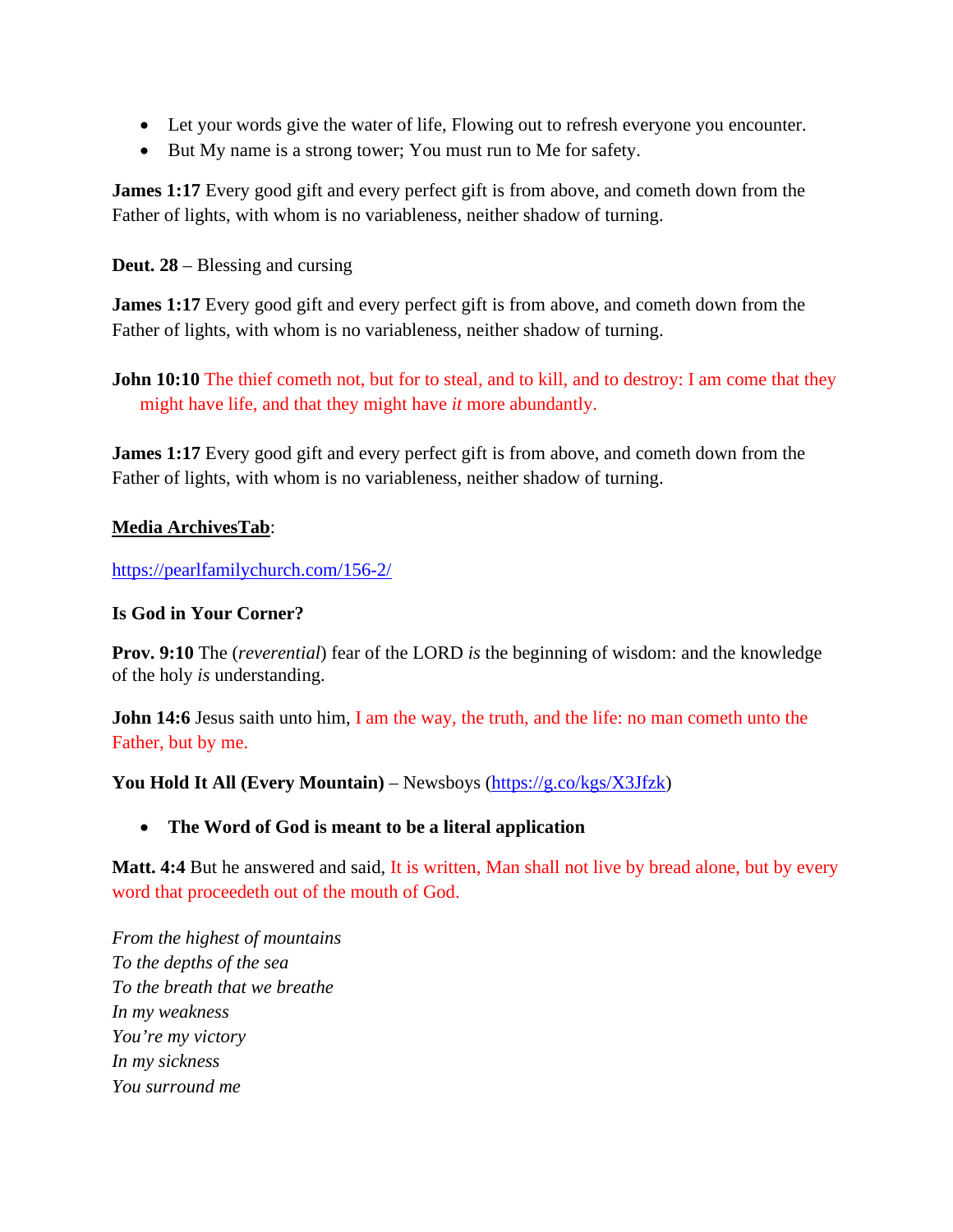**John 14:26** But the Comforter, *which is* the Holy Ghost, whom the Father will send in my name, he shall teach you all things, and bring all things to your remembrance, whatsoever I have said unto you.

#### *You stand alone in splendor*

**John 14:6** Jesus saith unto him, I am the way, the truth, and the life: no man cometh unto the Father, but by me.

*You reign in majesty Your hands formed all creation*

### • **You were marked and fingerprinted with excellence from God**

**Phil. 1:9-11 ESV** And it is my prayer that your love may abound (*excel*) more and more, with knowledge and all discernment, so that you may approve what is excellent, and so be pure and blameless for the day of Christ, filled with the fruit of righteousness that comes through Jesus Christ, to the glory and praise of God.

**Ps. 8:3-5** When I consider thy heavens, the work of thy fingers, the moon and the stars, which thou hast ordained; What is man, that thou art mindful of him? and the son of man, that thou visitest him? For thou hast made him a little lower than the angels, and hast crowned him with glory and honour.

**Ps. 139:13 (GW)** You alone created my inner being. You knitted me together inside my mother.

**Ps. 139:13-16 ESV** For you formed my inward parts; you knitted me together in my mother's womb. I praise you, for I am fearfully and wonderfully made. Wonderful are your works; my soul knows it very well. My frame was not hidden from you, when I was being made in secret, intricately woven in the depths of the earth. Your eyes saw my unformed substance; in your book were written, every one of them, the days that were formed for me, when as yet there was none of them.

*You are my hope forever You are the sovereign King*

• **Jesus Is Constant**

**Is. 40:7** The grass withereth, the flower fadeth: because the spirit of the LORD bloweth upon it: surely the people *is* grass.

**Is. 40:8** The grass withereth, the flower fadeth: but **the word of our God shall stand for ever.**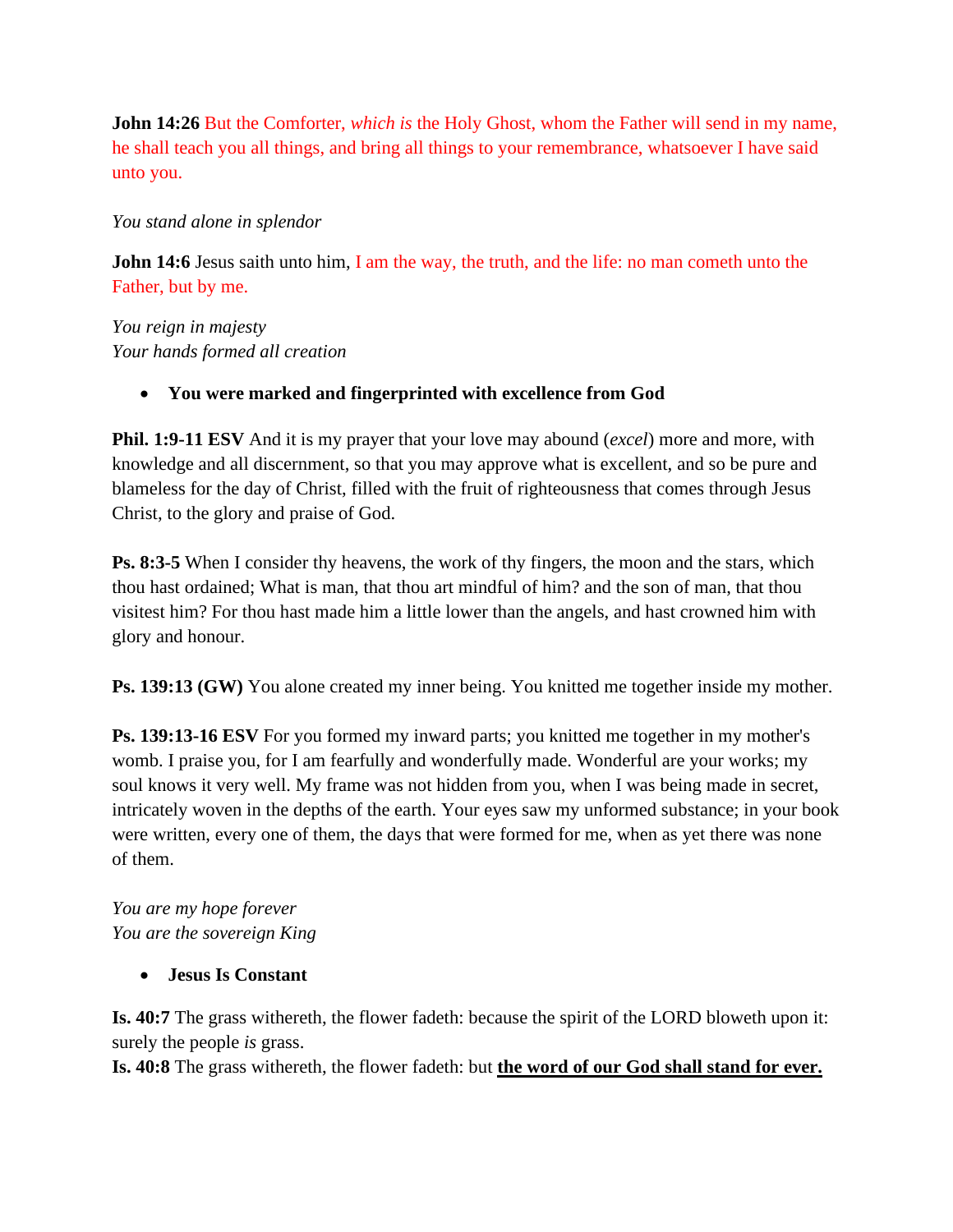# • **Come to Mount Zion**

**Is. 40:9** O Zion, that bringest good tidings, **get thee up** into the high mountain; O Jerusalem, that bringest good tidings, lift up thy voice with strength; lift *it* up, be not afraid; say unto the cities of Judah, **Behold your God!**

• **My hope and trust are in the Lord – I shall not be afraid**

**Ps. 33:18-22 ISV** Indeed, the LORD watches those who fear him; those who trust in his gracious love to deliver them from death; to keep them alive in times of famine. We wait on the LORD; he is our help and our shield. Indeed, our heart will rejoice in him, because we have placed our trust in his holy name. LORD, may your gracious love be upon us, even as we hope in you.

# • **Bucket full of reward from God**

**Is. 40:10** Behold, the Lord GOD will come with strong *hand,* and his arm shall rule for him: behold, his reward *is* with him, and his work before him.

**Heb. 11:6** But without faith *it is* impossible to please *him:* for he that cometh to God must believe that he is, and *that* he is a rewarder of them that diligently seek him.

**Is. 40:11** He shall feed his flock like a shepherd: he shall gather the lambs with his arm, and carry *them* in his bosom, *and* **shall gently lead those** that are with young.

• **The gentle Shepherd**

**Is. 40:12 (GW)** Who **has measured the water of the sea with the palm of his hand or measured the sky with the length of his hand**? Who **has held the dust of the earth in a bushel basket** or weighed the mountains on a scale and the hills on a balance?

**Ps. 23:1** The LORD *is* my shepherd; I shall not want.

**John 10:11** I am the good shepherd: the good shepherd giveth his life for the sheep.

• **The thief – the enemy**

**John 10:10** The thief cometh not, but for to steal, and to kill, and to destroy: I am come that they might have life, and that they might have *it* more abundantly.

• **The earth is God's footstool**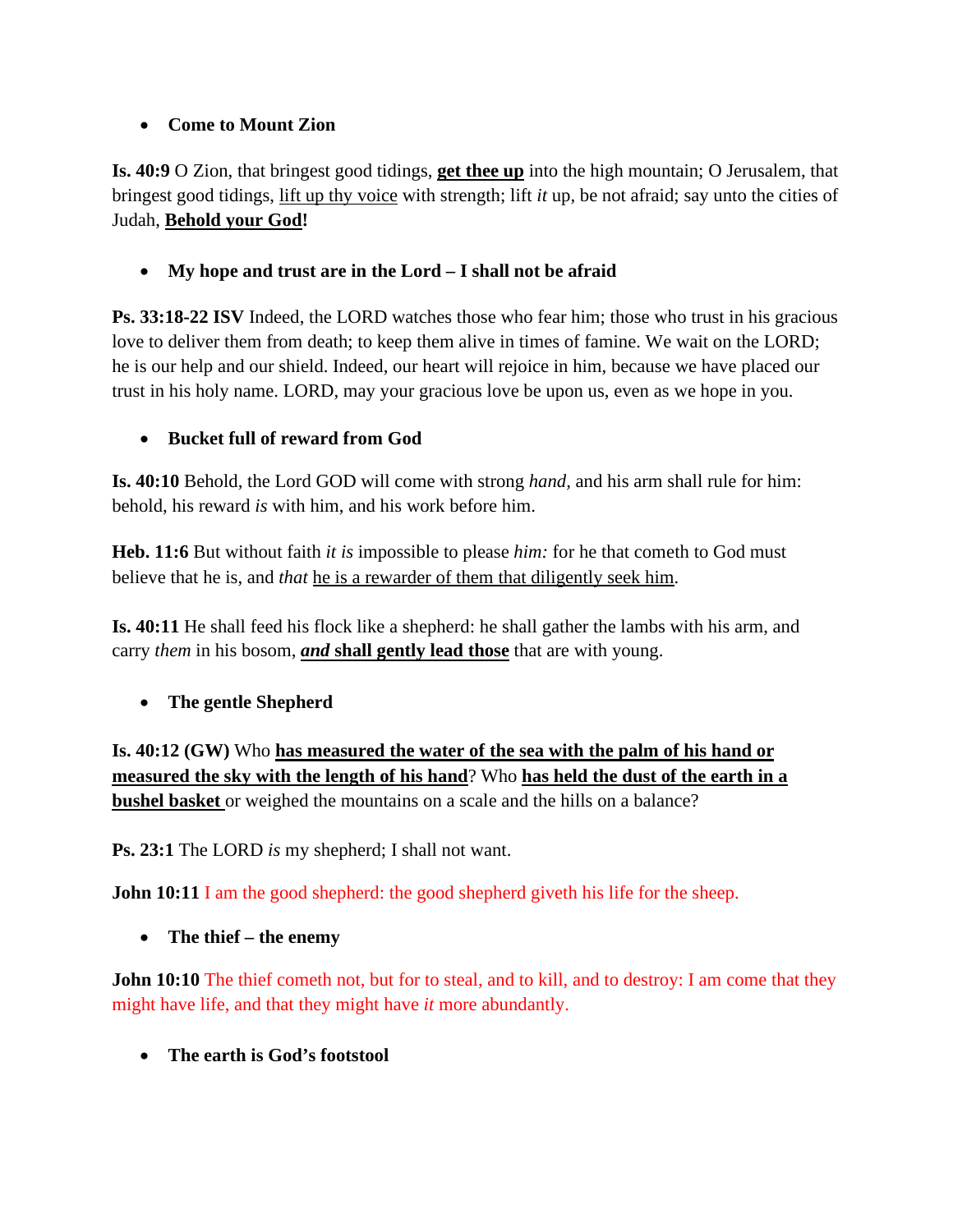**Is. 66:1** Thus saith the LORD, The heaven *is* my throne, and the earth *is* my footstool: where *is* the house that ye build unto me? and where *is* the place of my rest?

**Matt. 5:34-35** But I say unto you, Swear not at all; neither by heaven; for it is God's throne: Nor by the earth; for it is his footstool: neither by Jerusalem; for it is the city of the great King.

**Acts 7:49-50** Heaven *is* my throne, and earth *is* my footstool: what house will ye build me? saith the Lord: or what *is* the place of my rest? Hath not my hand made all these things?

# • **You were marked and fingerprinted with excellence from God**

**Ps. 139:13 (GW)** You alone created my inner being. You knitted me together inside my mother.

**Ps. 8:3-5** When I consider thy heavens, the work of thy fingers, the moon and the stars, which thou hast ordained; What is man, that thou art mindful of him? and the son of man, that thou visitest him? For thou hast made him a little lower than the angels, and hast crowned him with glory and honour.

# • **What is our active part in God's plan?**

### **Heb.** 11:23-27 = " $y$  faith"

**Heb. 11:23** By faith Moses, when he was born, was hid three months of his parents, because they saw *he was* a proper child; and they were not afraid of the king's commandment. **Heb. 11:24** By faith Moses, when he was come to years, refused to be called the son of Pharaoh's daughter;

**Heb. 11:25** Choosing rather to suffer affliction with the people of God, than to enjoy the pleasures of sin for a season;

### • **Our sonship in Christ Jesus is a sonship as equal heirs like in family blood royalty**

**Rom. 8:15 BSB** For you did not receive a spirit of slavery that returns you to fear, but you received the Spirit of sonship, by whom we cry, "Abba! Father!"

**Heb. 11:26** Esteeming the reproach of Christ greater riches than the treasures in Egypt: for he had respect unto the recompence of the reward.

• **Be that active part in Christ**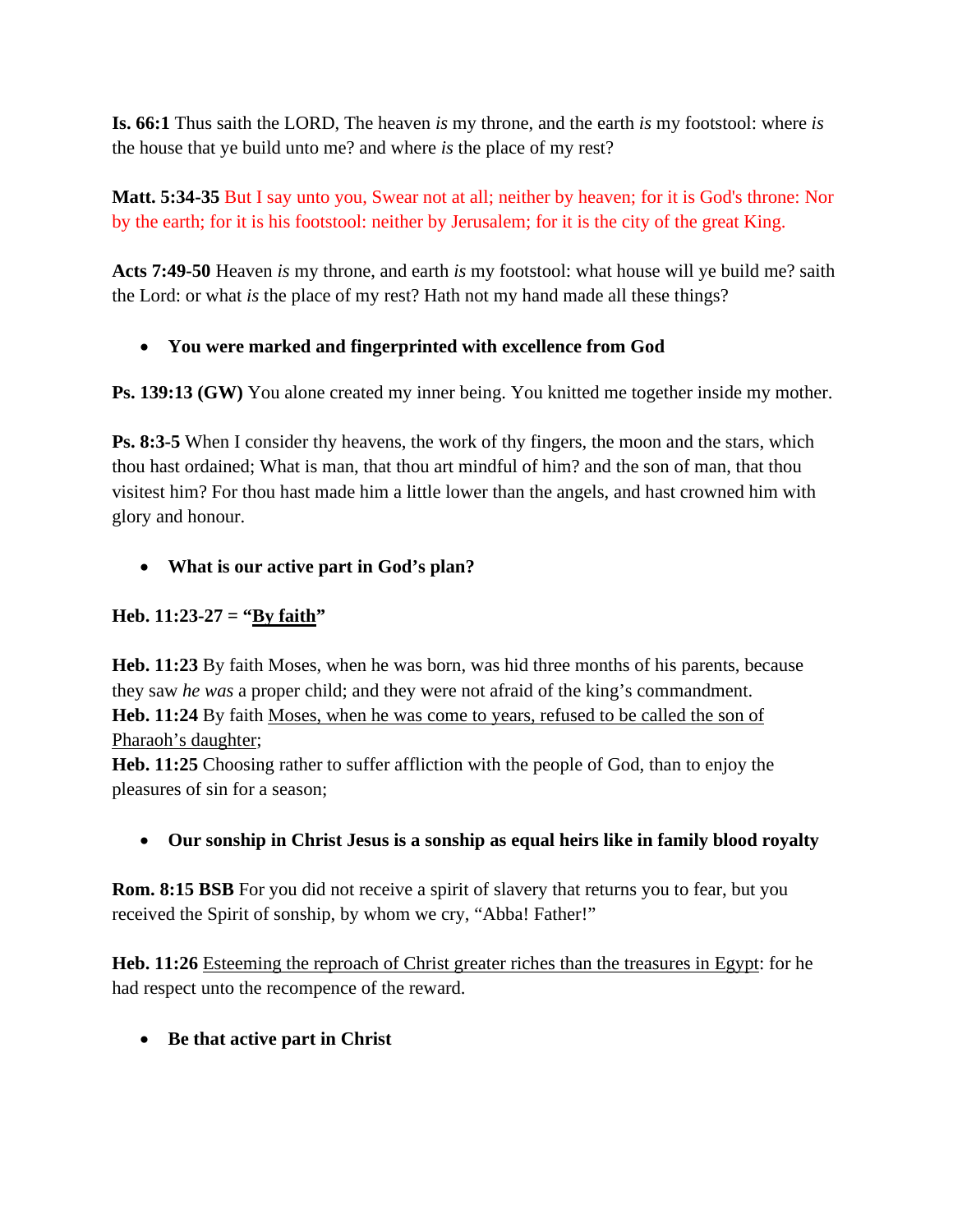**Gal. 2:20** I am crucified with Christ: nevertheless I live; yet not I, but Christ liveth in me: and the life which I now live in the flesh I live by the faith of the Son of God, who loved me, and gave himself for me.

# • **Resurrection in Jesus is life and power**

**John 11:25-26** Jesus said unto her, I am the resurrection, and the life: he that believeth in me, though he were dead, yet shall he live: And whosoever liveth and believeth in me shall never die. Believest thou this?

# • **Bucket full of reward from God**

**Heb. 11:6** But without faith *it is* impossible to please *him:* for he that cometh to God must believe that he is, and *that* he is a rewarder of them that diligently seek him.

# • **You are special in God's eyes**

**Phil. 1:9-11 ESV** And it is my prayer that your love may abound (*excel*) more and more, with knowledge and all discernment, so that you may approve what is excellent, and so be pure and blameless for the day of Christ, filled with the fruit of righteousness that comes through Jesus Christ, to the glory and praise of God.

**Ps. 8:3-5** When I consider thy heavens, the work of thy fingers, the moon and the stars, which thou hast ordained; What is man, that thou art mindful of him? and the son of man, that thou visitest him? For thou hast made him a little lower than the angels, and hast crowned him with glory and honour.

**Ps. 139:13-16 ESV** For you formed my inward parts; you knitted me together in my mother's womb. I praise you, for I am fearfully and wonderfully made. Wonderful are your works; my soul knows it very well. My frame was not hidden from you, when I was being made in secret, intricately woven in the depths of the earth. Your eyes saw my unformed substance; in your book were written, every one of them, the days that were formed for me, when as yet there was none of them.

### • **He saw Jesus who was invisible**

**Heb.** 11:27 By faith he forsook Egypt, not fearing the wrath of the king: for he endured, as seeing him who is invisible.

**Matt. 5:3** Blessed *are* the poor in spirit: for theirs is the kingdom of heaven. **Matt. 5:4** Blessed *are* they that mourn: for they shall be comforted.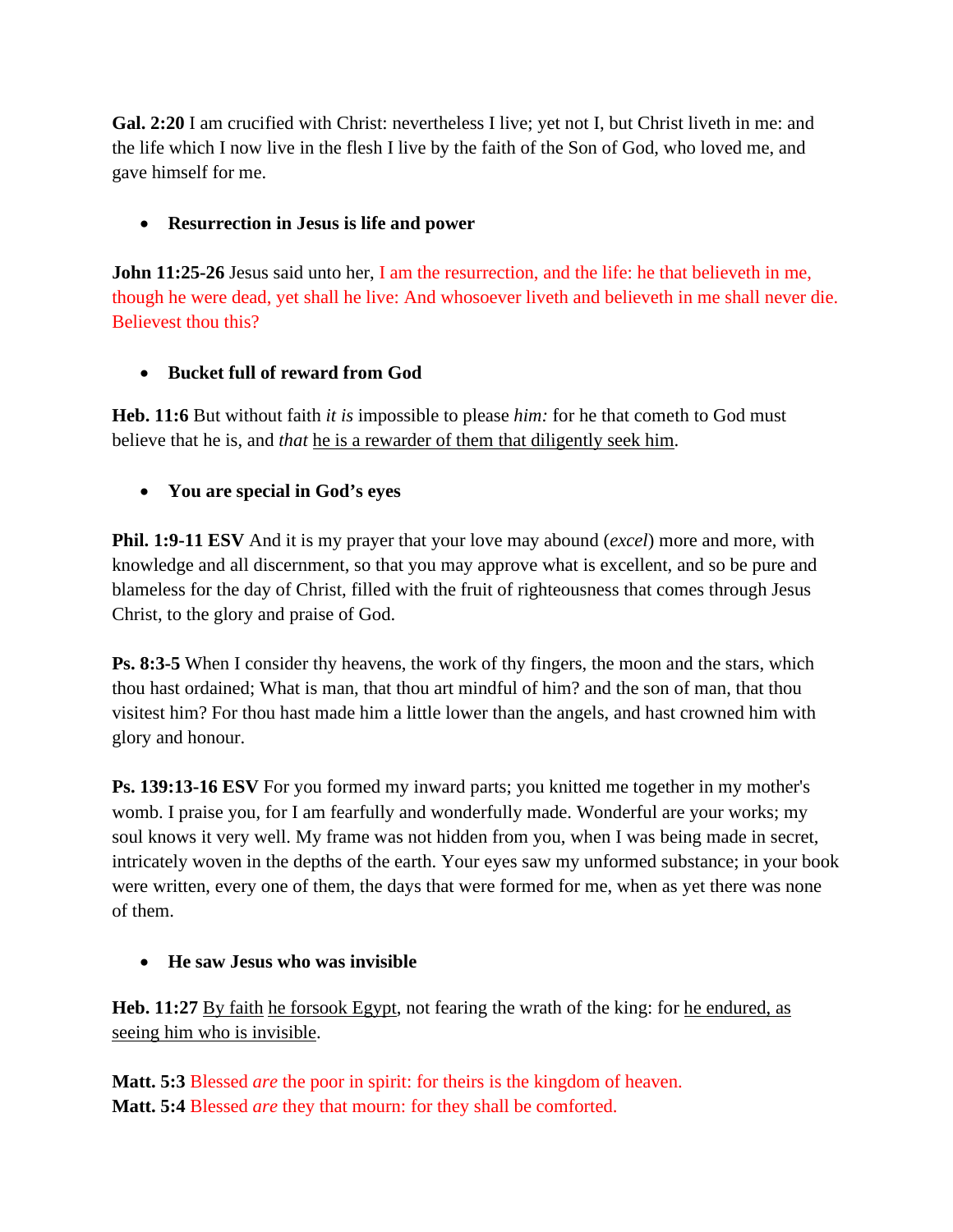**Matt. 5:5** Blessed *are* the meek: for they shall inherit the earth.

**Rev. 1:5-6** And from Jesus Christ, *who is* the faithful witness, *and* the first begotten of the dead, and the prince of the kings of the earth. Unto him that loved us, and washed us from our sins in his own blood, And hath made us kings and priests unto God and his Father; to him *be* glory and dominion for ever and ever. Amen.

**Matt. 5:6** Blessed *are* they which do hunger and thirst after righteousness: for they shall be filled.

**Matt. 5:7** Blessed *are* the merciful: for they shall obtain mercy.

• **I shall see God now – because the eyes of my heart are in the right place**

**Matt. 5:8** Blessed *are* the pure in heart: for they shall see God.

**Matt. 5:9** Blessed *are* the peacemakers: for they shall be called the children of God.

- **Matt. 5:10** Blessed *are* they which are persecuted for righteousness' sake: for theirs is the kingdom of heaven.
- **Matt. 5:11** Blessed are ye, when *men* shall revile you, and persecute *you,* and shall say all manner of evil against you falsely, for my sake.
- **Matt. 5:12** Rejoice, and be exceeding glad: for great *is* your reward in heaven: for so persecuted they the prophets which were before you.

**Heb. 12:14** Follow peace with all *men,* and holiness, without which no man shall see the Lord:

**Matt. 5:8** Blessed *are* the pure in heart: for they shall see God.

• **Let us have grace**

**Is. 40:9** O Zion, that bringest good tidings, **get thee up** into the high mountain; O Jerusalem, that bringest good tidings, lift up thy voice with strength; lift *it* up, be not afraid; say unto the cities of Judah, **Behold your God!**

**Heb. 12:28-29** Wherefore we receiving a kingdom which cannot be moved, let us have grace, whereby we may serve God acceptably with reverence and godly fear: For our God *is* a consuming fire.

**Heb. 12:14** Follow peace with all *men,* and holiness, without which no man shall see the Lord:

**Eph. 2:8-9** For by grace are ye saved through faith; and that not of yourselves: *it is* the gift of God: Not of works, lest any man should boast.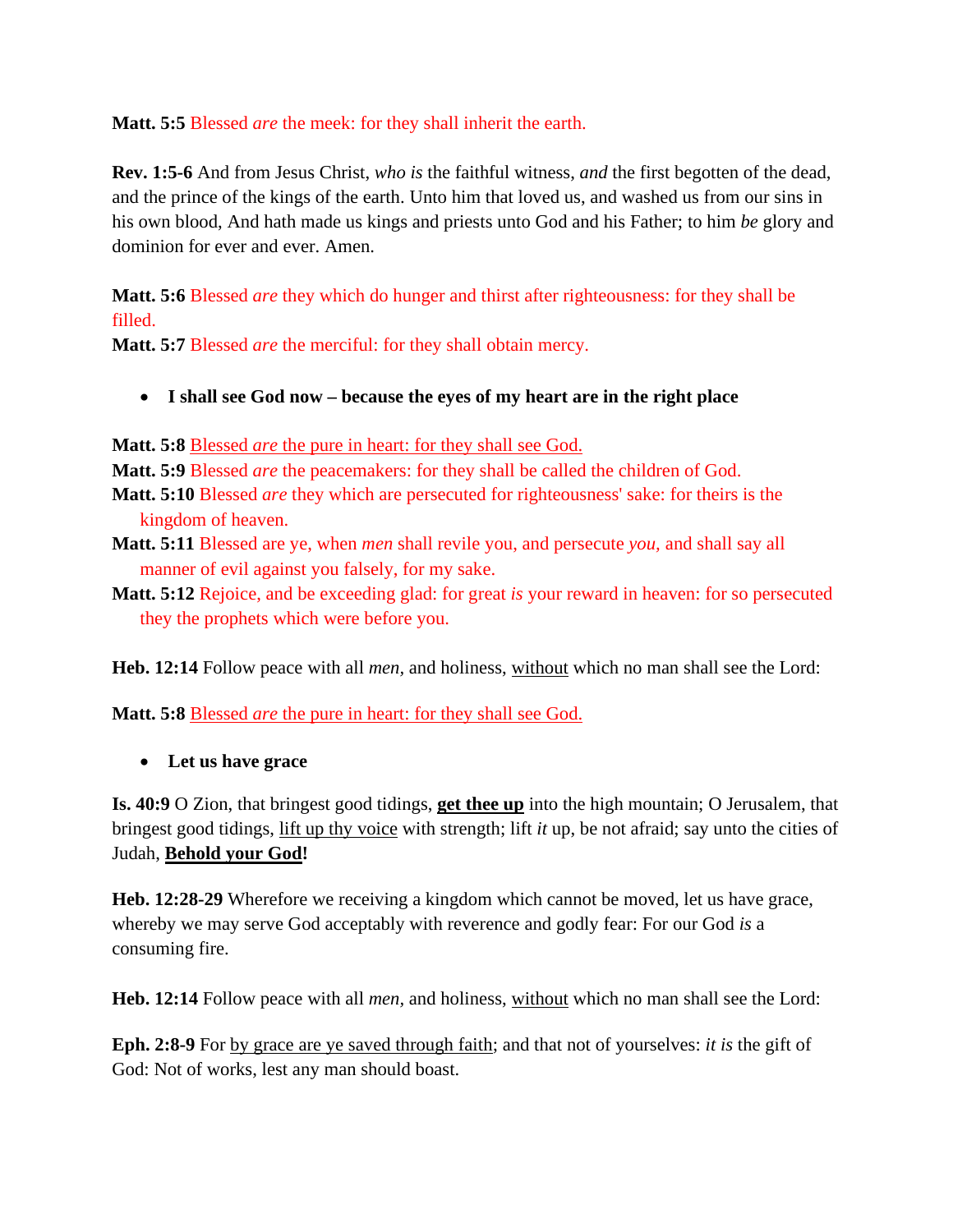#### • **The impossibility to please God without faith**

**Heb. 11:6** But without faith *it is* impossible to please *him:* for he that cometh to God must believe that he is, and *that* he is a rewarder of them that diligently seek him.

### • **I don't want to go without Your Presence Lord**

- **Exod. 33:11 ESV** Thus the LORD used to speak to Moses face to face, as a man speaks to his friend. When Moses turned again into the camp, his assistant Joshua the son of Nun, a young man, would not depart from the tent.
- **Exod. 33:12 ESV** Moses said to the LORD, "See, you say to me, 'Bring up this people,' but you have not let me know whom you will send with me. Yet you have said, 'I know you by name, and you have also found favor in my sight.'
- **Exod. 33:13 ESV** Now therefore, if I have found favor in your sight, please show me now your ways, that I may know you in order to find favor in your sight. Consider too that this nation is your people."
- **Exod. 33:14 ESV** And he said, "My presence will go with you, and I will give you rest."
- **Exod. 33:15 ESV** And he said to him, "If your presence will not go with me, do not bring us up from here.
- **Exod. 33:16 ESV** For how shall it be known that I have found favor in your sight, I and your people? Is it not in your going with us, so that we are distinct, I and your people, from every other people on the face of the earth?"
- **Exod. 33:17 ESV** And the LORD said to Moses, "This very thing that you have spoken I will do, for you have found favor in my sight, and I know you by name."
- **Exod. 33:18 ESV** Moses said, "Please show me your glory."
- **Exod. 33:19 ESV** And he said, "I will make all my goodness pass before you and will proclaim before you my name 'The LORD.' And I will be gracious to whom I will be gracious, and will show mercy on whom I will show mercy.
- **Exod. 33:20 ESV** But," he said, "you cannot see my face, for man shall not see me and live."
- **Exod. 33:21 ESV** And the LORD said, "Behold, there is a place by me where you shall stand on the rock,
- **Exod. 33:22 ESV** and while my glory passes by I will put you in a cleft of the rock, and I will cover you with my hand until I have passed by.
- **Exod. 33:23 ESV** Then I will take away my hand, and you shall see my back, but my face shall not be seen."

**Matt. 27:50-51** Jesus, when he had cried again with a loud voice, yielded up the ghost. And, behold, the veil of the temple was rent in twain from the top to the bottom; and the earth did quake, and the rocks rent;

• **We can come boldly before the throne of grace**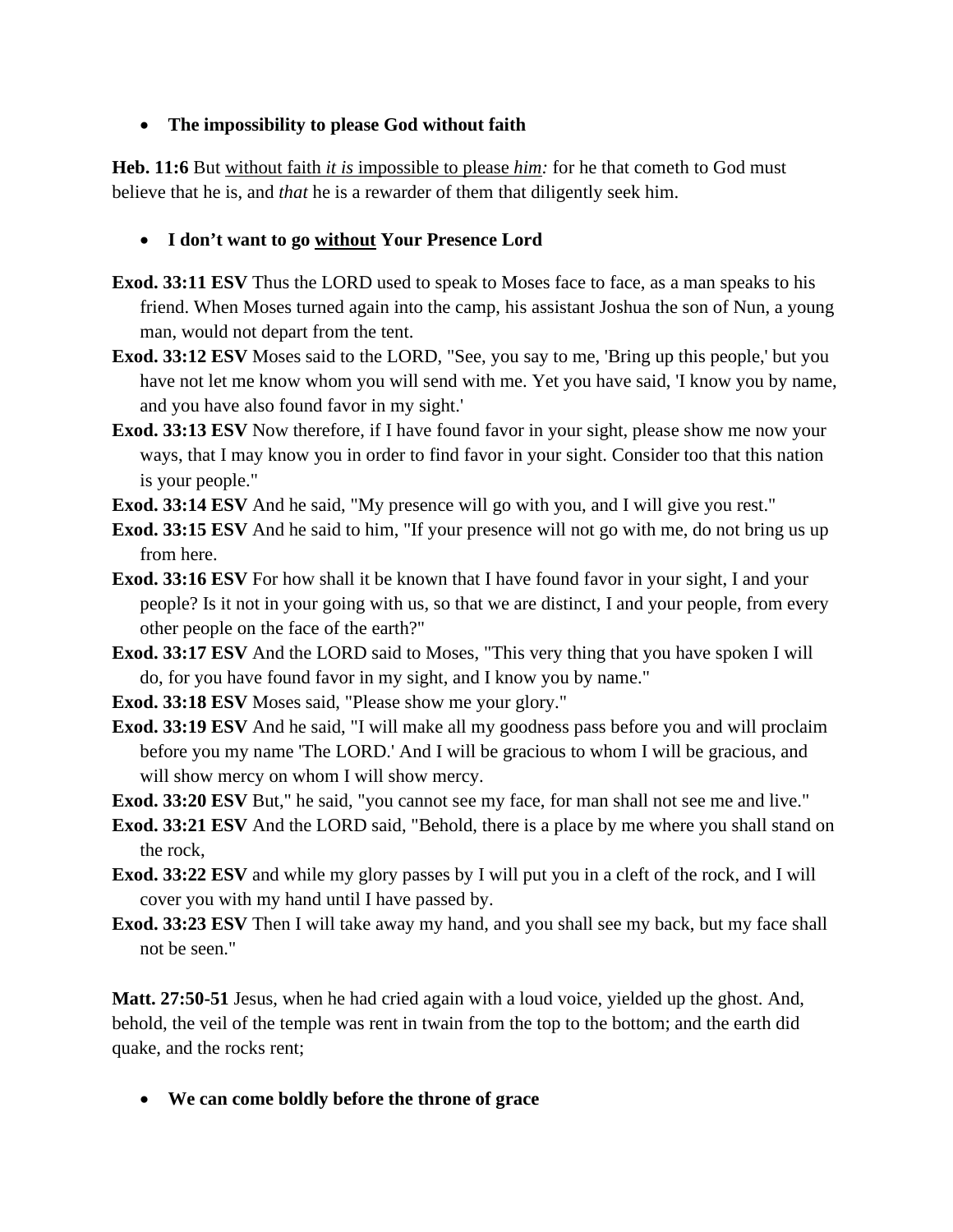**Heb. 4:16** Let us therefore come boldly unto the throne of grace, that we may obtain mercy, and find grace to help in time of need.

## • **Seek God-because He reveals Himself willingly**

**Matt. 5:8** Blessed *are* **the pure in heart**: for they shall see God.

• **We shall see God**

**Matt. 5:8** Blessed *are* the pure in heart: **for they shall see God.**

• **We can come boldly before the throne of grace**

**Heb. 4:16** Let us therefore come boldly unto the throne of grace, that we may obtain mercy, and find grace to help in time of need.

# • **Let us have grace**

**Heb. 12:28-29** Wherefore we receiving a kingdom which cannot be moved, let us have grace, whereby we may serve God acceptably with reverence and godly fear: For our God *is* a consuming fire.

# • **Blessed are they…**

**Matt. 5:6** Blessed *are* they which do hunger and thirst after righteousness: for they shall be filled.

**Matt. 5:7** Blessed *are* the merciful: for they shall obtain mercy.

**Rom. 5:8 ISV** But God demonstrates his love for us by the fact that the Messiah died for us while we were still sinners.

**Eph. 2:8-9** For by grace are ye saved through faith; and that not of yourselves: *it is* the gift of God: Not of works, lest any man should boast.

**1 John 1:9** If we confess our sins, he is faithful and just to forgive us *our* sins, and to cleanse us from all unrighteousness.

# • **Those who hunger and thirst after righteousness**

**Matt. 5:6** Blessed *are* they which do hunger and thirst after righteousness: for they shall be filled.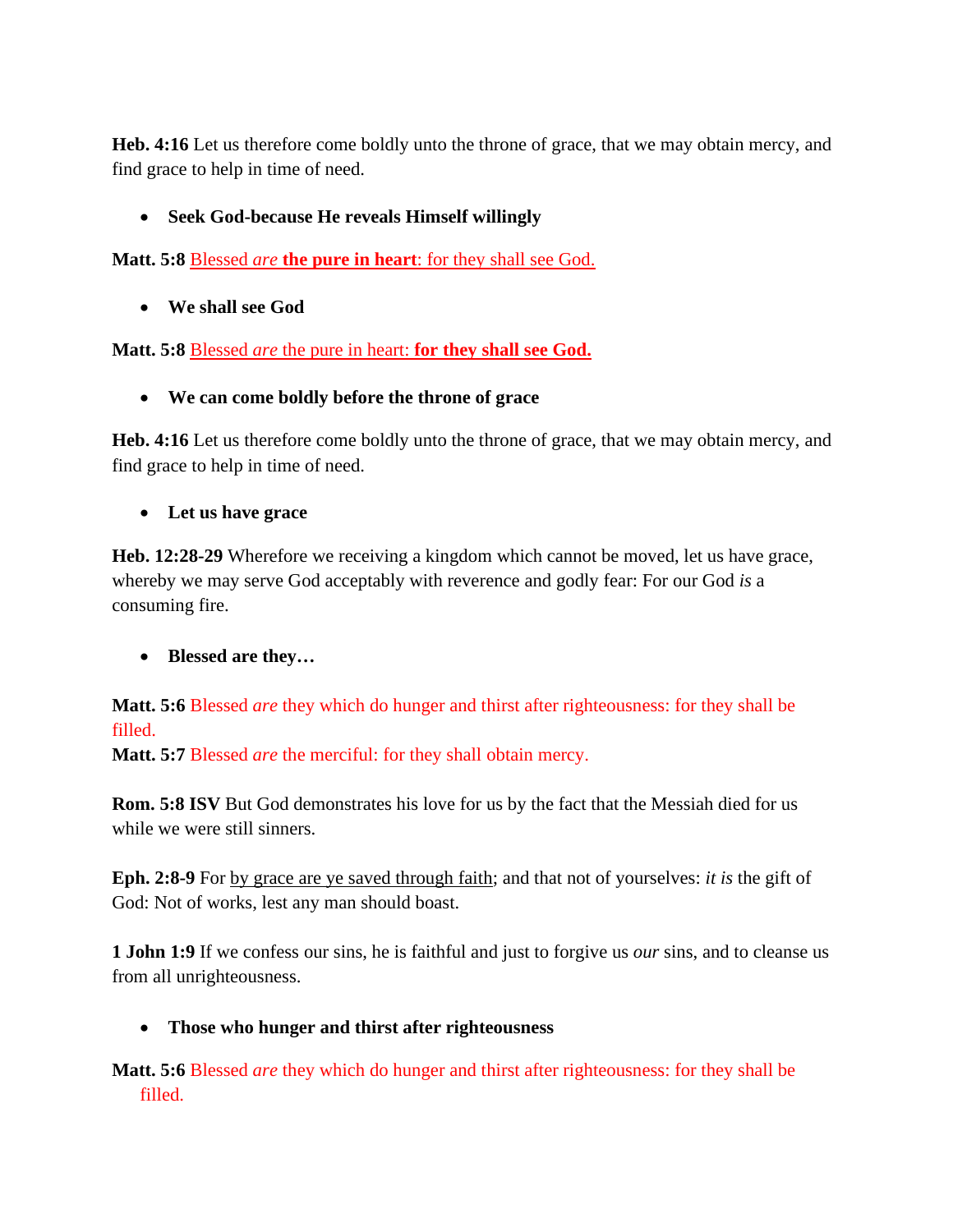### • **Desire to diligently seek Him**

**Heb. 11:6** But without faith *it is* impossible to please *him:* for he that cometh to God must believe that he is, and *that* he is a rewarder of them that diligently seek him.

### • **God wants to be intimately involved in your life and God is your reward**

**Heb. 11:6** But without faith *it is* impossible to please *him:* for he that cometh to God must believe that he is, and *that* he is a rewarder of them that diligently seek him.

**1 John 1:9** If we confess our sins, he is faithful and just to forgive us *our* sins, and to cleanse us from all unrighteousness.

- **It is your heart issue**
- **The answer is that we must come by faith in Jesus**

**Heb. 11:6** But without faith *it is* impossible to please *him:* for he that cometh to God must believe that he is, and *that* he is a rewarder of them that diligently seek him.

**John 14:6** Jesus saith unto him, I am the way, the truth, and the life: no man cometh unto the Father, but by me.

#### **There is a God part (He did His) and a man part (you must own up to it!)**

**Rom. 5:8 ISV** But God demonstrates his love for us by the fact that the Messiah died for us while we were still sinners.

**Heb. 10:12 GNB** Christ, however, offered one sacrifice for sins, an offering that is effective forever, and then he sat down at the right side of God.

**1 Pet. 3:18 GNB** For Christ died for sins once and for all, a good man on behalf of sinners, in order to lead you to God. He was put to death physically, but made alive spiritually,

### • **Come to Jesus and He will give you rest**

**Matt. 11:28-30** Come unto me, all *ye* that labour and are heavy laden, and I will give you rest. Take my yoke upon you, and learn of me; for I am meek and lowly in heart: and ye shall find rest unto your souls. For my yoke *is* easy, and my burden is light.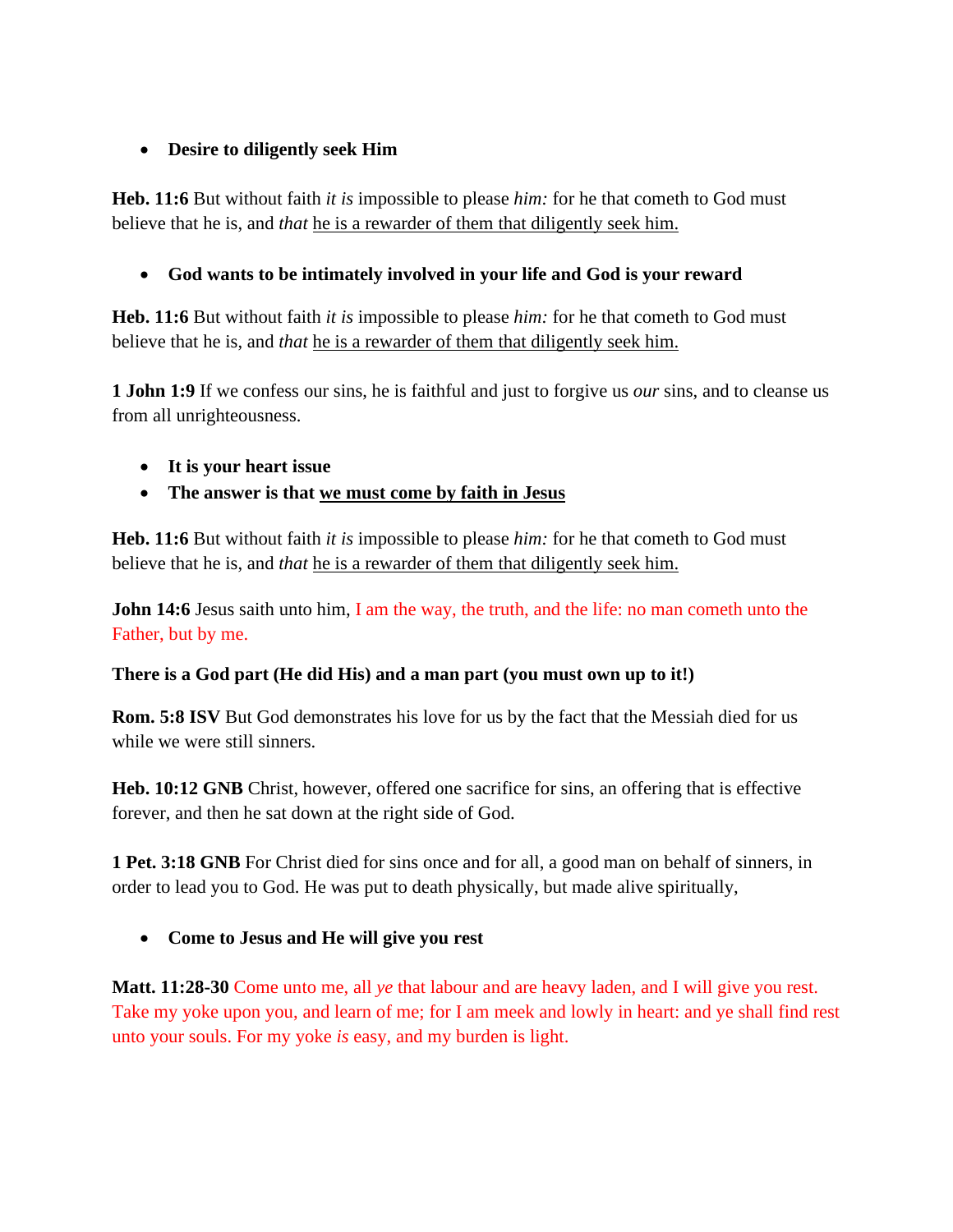**Heb. 11:6** But without faith *it is* impossible to please *him:* for he that cometh to God must believe that he is, and *that* he is a rewarder of them that diligently seek him.

**Rom 10:9-10** That if thou shalt confess with thy mouth the Lord Jesus, and shalt believe in thine heart that God hath raised him from the dead, thou shalt be saved. For with the heart man believeth unto righteousness; and with the mouth confession is made unto salvation.

### **This is your moment**

- **Pray where you here it with your own ears**
- **the whole church will pray along together with you...**
- **Partner your heart with your mouth…**
- **It is time to do your part and experience that newness of life in Christ Jesus**

**"HEAVENLY FATHER, I COME TO YOU IN JESUS NAME. AND I BELIEVE WITH ALL MY HEART THAT JESUS IS THE SON OF GOD. HE DIED ON A CROSS TO BEAR MY SIN STAIN. AND I NOW OPEN THE DOOR OF MY HEART. I OPEN THE DOOR OF MY LIFE AND JESUS I INVITE YOU IN. I RECIEVE YOU NOW JESUS TO BE MY SAVIOR AND TO BE MY LORD. THANK YOU FOR COMING. I'M NOW A CHILD OF GOD. AND MY SIN IS WASHED AWAY AND I'M HEAVEN BOUND. AND JESUS IS MY LORD, IN JESUS NAME, AMEN."**

# **IF YOU HAVE PRAYED WITH ME, JESUS HAS COME INTO YOUR LIFE AND HE WILL NEVER LEAVE YOU OR FORSAKE YOU. FIND A GOOD CHURCH TO HEAR GOD'S WORD AND TO GROW SPIRITUALLY.**

**2 Cor. 5:17** Therefore if any man *be* in Christ, *he is* a new creature: old things are passed away; behold, all things are become new.

• **If you said that prayer and made Jesus Lord of your life - tap the raise hand tab.**

### **GOD HAS AMAZING PLAN FOR YOUR LIFE.**

### **THANKS FOR PRAYING WITH ME TODAY.**

**GOD BLESS YOU!**

**Hit the connect tab ["Connect](mailto:info@pearlfamilychurch.com) With Us" to let us know how you are doing**